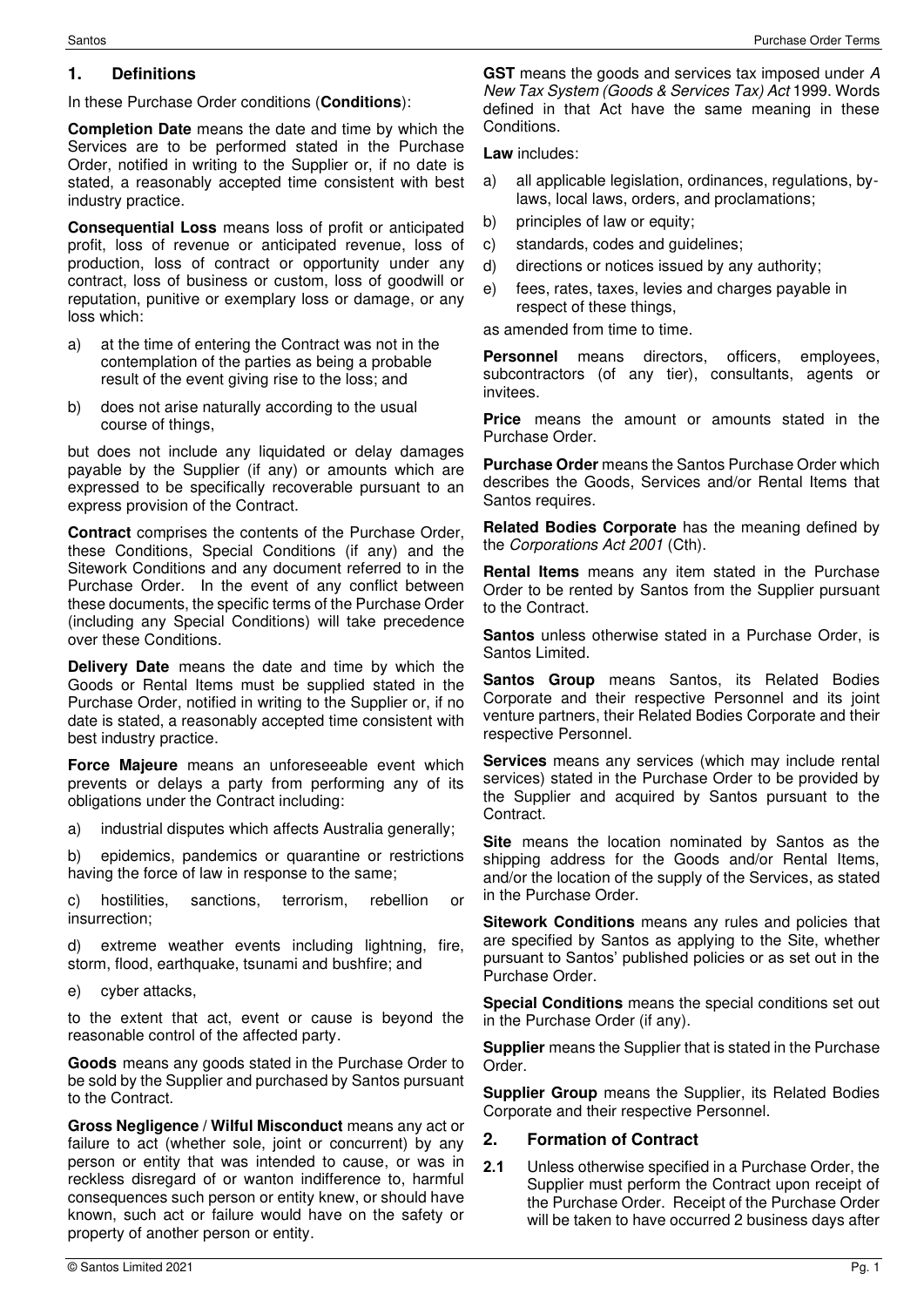it is sent to the Supplier, unless the Supplier acknowledges receipt earlier.

- **2.2** No terms or conditions sought to be imposed by the Supplier (including any terms contained in any Supplier tender, offer, counteroffer or proposal) are incorporated in the Contract, unless specifically referred to in the Purchase Order or separately accepted in writing by Santos.
- **2.3** If Santos enters into the Contract as operator on behalf of joint venture partners, then Santos executes the Contract as an agent for and on behalf of the joint venture partners in their several interests.

## <span id="page-1-0"></span>**3. Supply**

- **3.1** The Supplier will supply to Santos:
	- a) the Goods or Rental Items by the Delivery Date; and/or
	- b) the Services by the Completion Date.
- <span id="page-1-1"></span>**3.2** Goods must be new and fit for purpose upon delivery and must, for the period of 1 year commencing on the later of:
	- a) the Delivery Date; or
	- b) the date of delivery to Santos,

comply with the specification or description in the Purchase Order and be free from defects.

- <span id="page-1-2"></span>**3.3** Services must be performed safely, skilfully, diligently and according to the agreed timetable, and by suitably qualified and competent people and, for the period of 1 year commencing on the later of:
	- a) the Completion Date; or
	- b) the date of completion of the Services,

comply with the specification or description in the Purchase Order.

- **3.4** All the Supplier's documents, drawings and reports to be supplied under the Purchase Order must be accurate, comprehensive and complete.
- **3.5** The parties must comply with the terms of this Contract and the Sitework Conditions, and nothing in this clause [3](#page-1-0) limits or prejudices any of Santos' rights or other remedies at Law.

## **4. Price and Payment**

- **4.1** The Price is fixed, not subject to any adjustment and includes all costs that may be incurred by the Supplier in performing its obligations, and it includes all excise, duties and taxes (excluding GST).
- **4.2** Santos will pay the Price to the Supplier within 30 days of the end of the month in which a correct invoice is received, unless otherwise specified on the Purchase Order.
- **4.3** If it is a Taxable Supply, Santos will pay to the Supplier the GST in respect of the Taxable Supply provided that the Supplier submits a valid tax invoice that must include:
	- a) the Purchase Order number;
	- b) the Goods, Rental Items and/or Services supplied under that tax invoice;
	- c) the Site and date of supply;
- d) if Services are charged by time, the time spent by the people; and
- e) any other details reasonably requested by Santos.
- **4.4** By submitting an invoice, the Supplier warrants that the Goods, Rental Items and/or Services have been supplied according to the Contract and the amounts in the invoice are true and correct.
- **4.5** Santos may set off, from any monies due to the Supplier (whether under the Contract or any other agreement with the Supplier), any sum that is payable by the Supplier to Santos.
- **4.6** All payments are payments on account. The presentation, payment or non-payment of an invoice will not constitute a settlement of a dispute, a remedy of account stated or otherwise waive or affect the rights of the parties.

## **5. Delivery**

- **5.1** Unless stated otherwise in the Purchase Order, the Supplier must, at its own cost and risk:
	- a) in the case of Goods and/or Rental Items, deliver the Goods and/or Rental Items to the Site specified in the Purchase Order. Delivery is taken to occur upon completion of offloading by the Supplier. If the Goods and/or Rental Items are lost or damaged in transit, the Supplier must replace them at its cost as soon as practicable; and
	- b) in the case of Services, provide the Services (including any deliverables) at the Site(s) specified in the Purchase Order by the due date.
- **5.2** If stated in the Purchase Order, Santos will arrange for the Goods and/or Rental Items to be collected from the Supplier. Delivery occurs when possession of the Goods and/or Rental Items is transferred to Santos or to Santos' nominated transporter.
- **5.3** The Supplier must, at its own cost, ensure the Goods and/or Rental Items are adequately packed to the standard specified by Santos' Packing Marking Shipping Specification.
- **5.4** The Supplier must provide sufficient documents to enable Santos to identify the Goods and/or Rental Items being delivered including the, Purchase Order number, description, quantities and any data sheets or other materials as required by Law.
- **5.5** Where Services contain deliverables, physical title in each deliverable passes to Santos upon creation of that item. The Supplier bears the risk for each deliverable until completion of testing, inspection and acceptance by Santos to its sole satisfaction.
- **5.6** Title in the Goods passes to Santos when delivery is completed according to this Contract or when Santos pays for the Goods, whichever is earlier. Unless otherwise stated in the Purchase Order:
	- a) risk in the Goods passes to Santos when they are delivered according to this Contract; and
	- b) risk in any Rental Items always remains with the Supplier.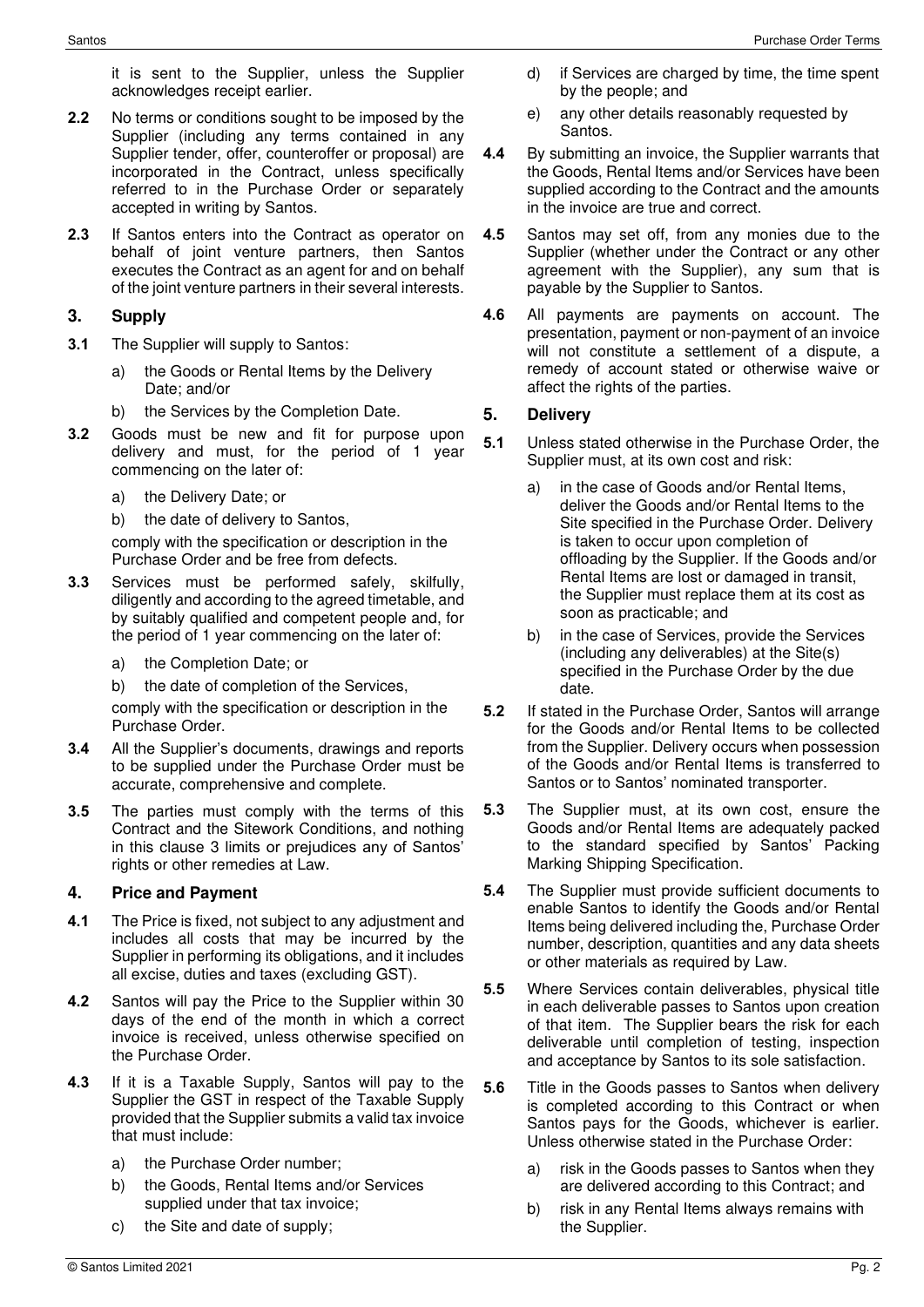# **6. Rental Conditions**

- **6.1** The Supplier retains title to the Rental Items. The Supplier must allow Santos to possess and enjoy the Rental Items on an exclusive basis during the term without any interruption.
- **6.2** All Rental Items must be new (unless otherwise agreed by Santos), fit for purpose and in safe working condition.
- **6.3** At the end of the Contract, the Rental Items will be collected by the Supplier at its own cost.

# **7. Non-Compliance and Returns**

- <span id="page-2-0"></span>**7.1** If any Goods or Rental Items fail to comply with this Contract, Santos may (without prejudice to its other rights at Law) give the Supplier notice to collect the Goods and/or Rental Items, or return them, at the Supplier's expense, and the Supplier must reimburse Santos the Price of those Goods or Rental Items, plus any costs incurred by Santos in returning them, within 5 business days of receipt of a request for reimbursement.
- **7.2** If an event occurs under clause [7.1:](#page-2-0)
	- a) risk in the Goods or Rental Items will revert to the Supplier upon collection or return; and
	- b) for Goods only, title will revert upon reimbursement of the Price by the Supplier.
- **7.3** Where Santos agrees in writing that the Supplier may resupply Goods or Rental Items, rather than reimbursing Santos the Price under clause [7.1,](#page-2-0) the Supplier warrants such resupplied Goods or Rental Items in accordance with clause [3.2](#page-1-1) for the period of 1 year commencing from the date of the resupply to Santos.
- **7.4** Acceptance of the Goods and/or Rental Items after any inspection and/or testing by Santos does not relieve the Supplier of any of its obligations to perform the Contract.
- **7.5** The Supplier must ensure that any warranties from sub-suppliers applicable to the Goods or Services (if applicable) are transferred to Santos.
- **7.6** If any Services fail to comply with the Contract, the Supplier, if requested to do so by Santos, must promptly re-perform the deficient part of the Services at the Supplier's cost and within a reasonable time as stipulated by Santos. The Supplier warrants such re-performed Services in accordance with clause [3.3](#page-1-2) for the period of 1 year from the final date of re-performance of the relevant Services. If the Supplier fails to re-perform the Services at all or in a timely manner, Santos may have the relevant Services performed by others and recover its costs and losses from the Supplier.

## **8. Site Conditions**

The Supplier must ensure that its employees, contractors, agents and invitees:

- a) complete any inductions required by Santos prior to commencing performance of the Contract;
- b) comply with the Sitework Conditions and

reasonable directions provided by Santos when on Site;

- c) use their best endeavours not to interfere with Santos' activities on the Site; and
- d) ensure that they do not leave rubbish or debris on the Site.

# **9. Supplier Warranties**

The Supplier represents and warrants to Santos that:

- a) all information in brochures, quotes or tenders provided in connection with the provision of the Goods or Services is accurate;
- b) it has unencumbered title to, and use of, the Goods and Rental Items, and use of them under the Contract will not infringe the rights of any third party;
- c) it holds, will maintain and comply with all licences, permits, forms, applications and authorities under Law to perform the Contract; and
- d) no virus or other harmful code or data designed to interrupt, damage, destroy or limit the functionality of any software, hardware or equipment will be introduced into Santos' or any member of the Santos Group's systems as a result of the supply of the Goods or Services by the Supplier.

# <span id="page-2-1"></span>**10. Indemnity**

- **10.1** The Supplier indemnifies Santos and each member of the Santos Group (**Santos Indemnified Parties**) against all claims, liabilities, loss, damage or penalties incurred by the Santos Indemnified Parties caused or contributed to by the Supplier or any member of the Supplier Group arising out of in connection with the performance of the Contract except to the extent that the claim, liability, loss, damage or penalty is contributed to by any member of the Santos Group.
- **10.2** Notwithstanding any other provisions in the Contract, no indemnity set out in this clause 10 will apply in favour of any party in the event of the Gross Negligence / Wilful Misconduct of such party.
- **10.3** Neither party is liable to the other (including any member of the Supplier Group or Santos Group (as applicable)) for any Consequential Loss arising under or in connection with the Contract (howsoever arising, including negligence) excluding where the liability of a party or any member of the Supplier Group or Santos Group (as applicable) to the extent that the first party:
	- a) is entitled to be indemnified for such liability under a policy of insurance effected under the requirements of the Contract; or
	- b) would have been entitled to be indemnified for such liability under a policy of insurance effected under the requirements of the Contract but for the first party's failure to comply with the terms and conditions of the relevant policy or its obligations under the Contract in respect of such policy.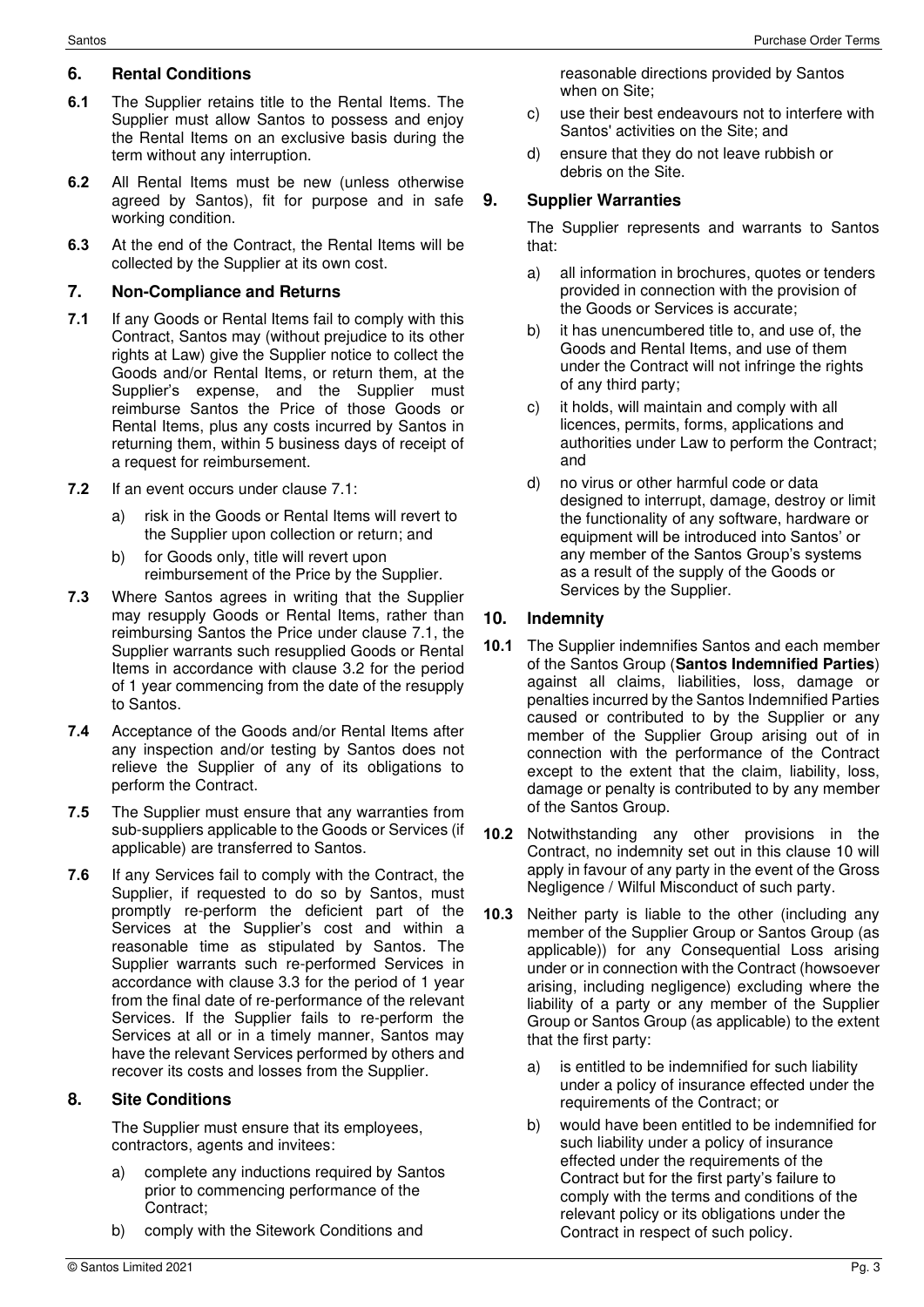- **10.4** Santos holds the benefit of the indemnity given by the Supplier under the Contract on trust for each member of the Santos Group.
- **10.5** For the avoidance of doubt, nothing in this clause 10 must be construed as derogating from the Supplier's obligations under the Contract.
- **10.6** To the maximum extent possible, the parties exclude the provision of any proportionate liability legislation that applies.
- **10.7** The indemnity provided in this clause [10](#page-2-1) is a continuing obligation separate from the Supplier's other obligations and survives expiry or termination of the Contract.

#### **11. Insurance**

- **11.1** Unless otherwise stated in the Purchase Order, the Supplier represents and warrants that it holds the following insurance cover during the performance of the Contract:
	- a) public liability insurance of not less than AUD\$10 million and must include Santos as an additional insured;
	- b) comprehensive motor vehicle insurance of not less than AUD\$20 million for any vehicles used as part of the Services;
	- c) workers compensation insurance as required by Law;
	- d) professional indemnity insurance of not less than AUD\$1 million if the performance of this Contract requires the Supplier to provide professional advice; and
	- e) any other insurance that is specified in the Purchase Order.
- **11.2** The Supplier must ensure that any subcontractors used in performing the Contract also have and maintain the insurance set out in clause 11.1 during the performance of the Contract.

#### **12. Intellectual Property**

- **12.1** All intellectual property that arises because of the performance of the Contract (**IP**) vests in Santos upon creation. The Supplier must assign or transfer all such IP to Santos, and until that time holds any such IP on trust for Santos.
- **12.2** Santos grants the Supplier an irrevocable and royalty free licence to use the IP for this Contract. The Supplier grants to Santos and each member of the Santos Group an irrevocable, perpetual, worldwide and royalty free licence to use any intellectual property not vested in Santos that is necessary for the Santos Group to have the benefit of the Goods and/or Services provided under the Contract.

## **13. Confidentiality**

**13.1** The parties must not disclose information belonging to one party which is disclosed to the other party under this Contract and which is not already known by the other party and is not already in the public domain (**Confidential Information**) to any third party or use or reproduce it other than for the performance of the Contract, other than:

- a) as required by Law;
- b) to their own employees or contractors that are required to access the Confidential Information in order to perform their obligations under the Contract;
- c) to any potential investor, or to a financial institution from whom a party is seeking finance, provided they are bona fide in their intentions and have provided a similar undertaking of confidentiality to the disclosing party.
- **13.2** The parties must always safeguard the Confidential Information, and when the Contract ends, the parties must return the Confidential Information if requested by the disclosing party.

## **14. Data Security**

The Supplier must:

- a) comply with all Santos Group data security requirements in respect of access to and use of data as advised by Santos Group, in addition to any statutory obligations relevant to data security;
- a) prohibit and prevent any Supplier Personnel who does not have the appropriate level of security clearance from gaining access to Santos Group data;
- b) use reasonable endeavours to prevent any unauthorised person from gaining access to Santos Group data. However, if there is any situation involving:
	- 1) accidental loss or destruction of, or unauthorised disclosure of or access to, Santos Group data; or
	- 2) a cyber security or data security breach on any system (including those of its subcontractor or sub-suppliers) used in connection with the Goods or Services which has or may impact Santos Group data;
	- the Supplier must:
	- 3) report such incident to Santos without undue delay;
	- 4) mitigate to the extent practicable, any individuals or regulators regarding the incident, as directed by Santos;
	- 5) if applicable, cooperate with Santos or any member of the Santos Group in providing any notices to individuals or regulators (as applicable) regarding the incident, as directed by Santos or any member of the Santos Group; and
	- 6) cooperate and must ensure that each member of the Supplier Group cooperates with any investigation into the incident that may be subsequently undertaken by Santos or any member of the Santos Group (including in consultation with any data privacy authority (if applicable)).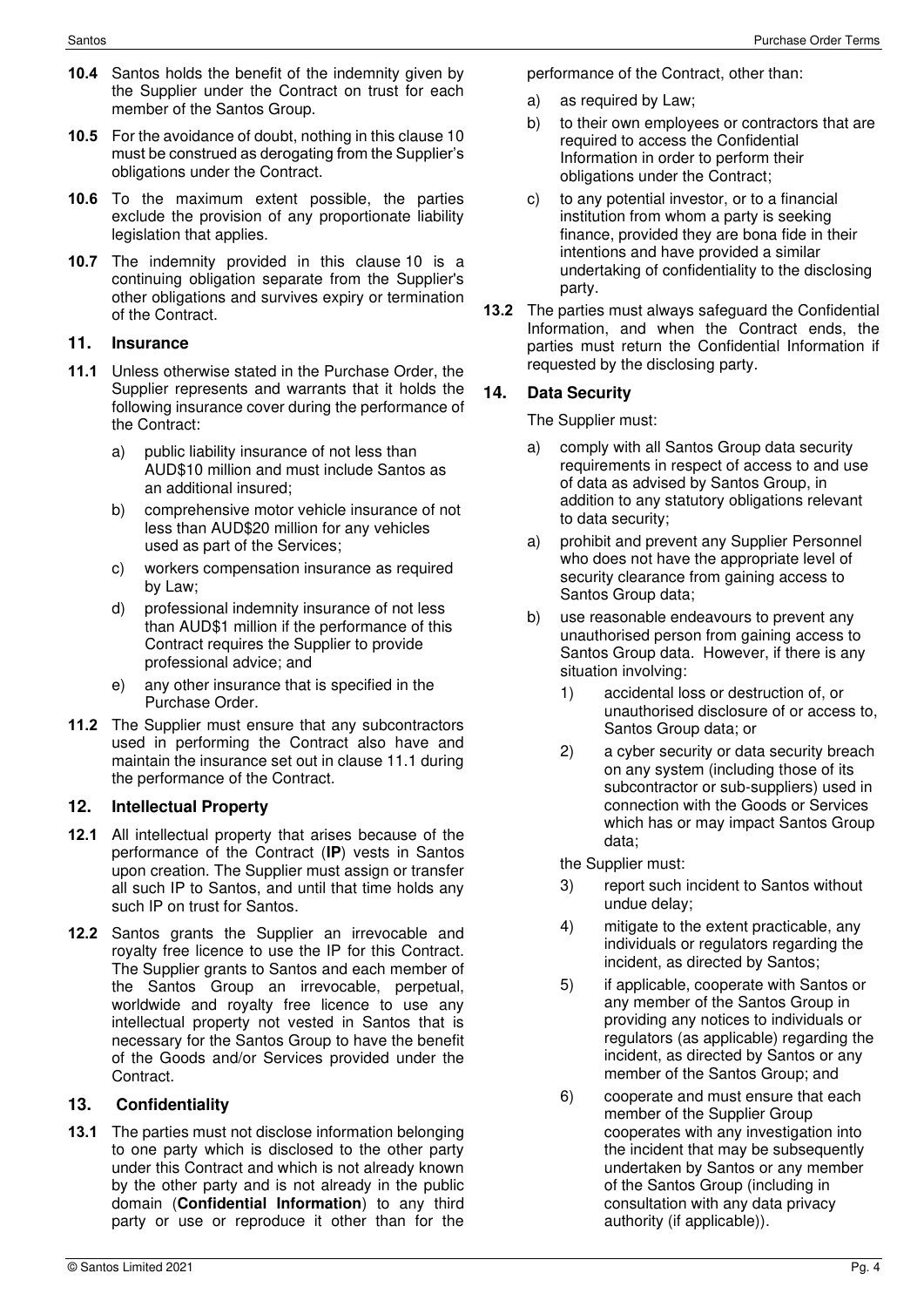### **15. Santos Policies**

- **15.1** The Supplier must, in the performance of the Contract:
	- a) comply with all Laws including privacy, environmental, health and safety Laws;
	- b) comply with Santos' published policies or its own policies of the same or higher standard;
	- c) immediately notify Santos of any incident that is notifiable under environmental, health and safety Laws;
	- d) provide Santos with a copy of any incident investigation report and evidence that it has revised risk control measures so as to maintain, so far as is reasonably practicable, a work environment that is without risk to the environment, health and safety; and
	- e) allow Santos to monitor the Supplier's systems, work practices and procedures.
- **15.2** If requested to do so by Santos, the Supplier must remove from Site and any involvement in the performance of the Contract any Supplier Personnel whose acts or omissions cause the Supplier to fail to comply with the Contract, and the Supplier shall provide replacement Personnel at its own cost. The Supplier must not replace or withdraw any key Personnel as set out in the Purchase Order (if any) without Santos' consent.

#### **16. Reporting**

- **16.1** The Supplier must provide Santos, when requested, progress reports and/or a detailed program about the stages of performance under the Contract, information to support or justify any element of the Price, applicability of any excise, duties and taxes, quarterly reports on the emissions of greenhouse gases and energy usage relating to such performance, and any information about the Supplier's employees and contractors relating to health and safety.
- **16.2** Santos (or its nominee) may for any reason request an audit of the Supplier's compliance with the Contract. If this occurs, the Supplier must allow Santos access to its premises and any Supplier Group Personnel to conduct any audit.

#### **17. Force Majeure**

- **17.1** If a party cannot carry out its obligations (wholly or in part) under the Contract due to a Force Majeure they must give written notice to the other party which details the Force Majeure Event, the specific obligations the affected party cannot perform, the estimated duration of the Force Majeure and steps taken or planned to mitigate or abate the Force Majeure.
- **17.2** Provided a compliant notice is provided under clause 17.1, the affected party's obligations under the Contract are suspended to the extent they are prevented or delayed by the Force Majeure. The affected party must take all reasonable steps to remedy the Force Majeure to the extent practicable, resume performance of its obligations as soon as reasonably possible and mitigate any loss suffered

by the other party as a result of the affected party's failure to carry out its obligations under the Contract.

**17.3** If the Force Majeure event continues for more than 30 consecutive days Santos may at its sole discretion terminate the Contract by written notice to the Supplier.

### **18. Termination**

- **18.1** Santos may terminate the Contract in whole or in part immediately by written notice if:
	- a) subject to Law, Santos becomes aware that the Supplier is unable to pay its debts when they are due;
	- b) subject to Law, the Supplier is involved in any insolvency proceedings or equivalent processes;
	- c) the Supplier ceases to carry on business;
	- d) there is a change in control of the Supplier;
	- e) the Supplier or Supplier Group, in the reasonable opinion of Santos, is endangering anyone's health or safety;
	- f) the Supplier or Supplier Group is in breach of the Law, including any anti-bribery, export control, anti-money laundering, modern slavery or sanctions regulations; or
	- g) the Supplier or Supplier Group materially breach the Sitework Conditions.
- **18.2** If the Supplier breaches a term of the Contract or fails to perform the Contract, Santos may give written notice requiring the breach to be remedied within 7 calendar days. If the breach is not remedied within these 7 days, or where the breach cannot reasonably be remedied within these 7 days and the Supplier does not commence the remediation of the breach within that period and diligently pursue the remediation, then Santos may elect to terminate the Contract and recover its losses that arise from such termination, including having any Goods, Rental Items or Services (as applicable) supplied by another supplier on an expedited basis.
- **18.3** Santos may terminate the Contract for convenience at any time, in its sole discretion, by providing 30 days written notice to the Supplier. Upon receipt of such notice, the Supplier must seek to minimise any costs or losses arising from such early termination. Santos will pay that part of the Price for any work completed up to the date of termination, and for the cost of materials and equipment properly ordered by the Supplier for the purpose of supplying the Goods, the Rental Items or the Services (as applicable) and which the Supplier has paid or is legally bound to pay. Santos is not liable for, and the Supplier releases Santos from, any other loss or damage suffered by the Supplier as a result of the early termination.
- **18.4** Termination of the Contract does not affect any accrued rights or remedies.

#### **19. Business standards**

**19.1** The Supplier represents and warrants that it is familiar with and has expertise regarding all